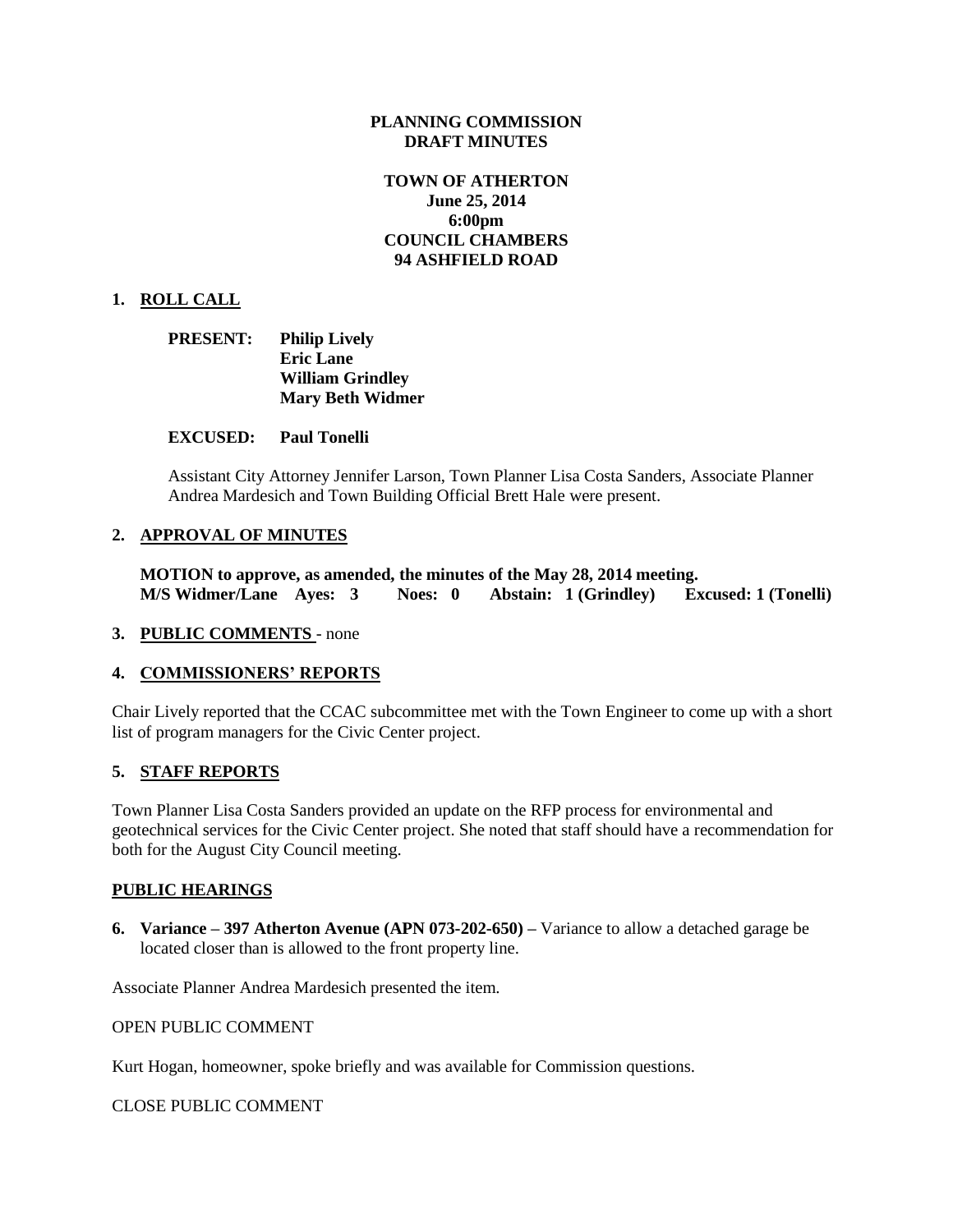**MOTION to approve the Variance at 397 Atherton Avenue based on the findings and for the reasons enumerated in the Staff Report, subject to the conditions listed in the draft Variance to allow a detached garage be constructed closer than is allowed to a front property line.**

**M/S Lane/Lively Ayes: 4 Noes: 0 Excused: 1 (Tonelli)**

*Findings:*

- 1. *There are special circumstances applicable to the property, including size, shape, topography, location or surroundings, where the strict application of the Zoning Title deprives such property owner of privileges enjoyed by others. The lot slope is steep, and the lot is bounded on each side by access driveways to other flag lots.*
- 2. *Granting the Variance does not constitute a grant of special privileges inconsistent with the limitations upon other properties in the vicinity and zone in which such property is situated.*
- 3. *Granting the Variance will not adversely affect the interest of the public or the interest of the residents and property owners in the vicinity of the premise in question.*

Chair Lively advised of the 10-day appeal period.

**7. Tentative Parcel Map Certificate – 93 Camino Por Los Arboles (APN 070-310-110) –** Tentative Parcel Map Certificate to Create Two Lots at 93 Camino Por Los Arboles.

Associate Planner Andrea Mardesich introduced the item. Andrea Mardesich noted that one of the neighbors was in contact with staff about the project and is concerned about two homes being built at the same time. The neighbor also expressed concern about the potential removal of heritage trees.

## OPEN PUBLIC COMMENT

Jack McCarthy, designer for the project, explained the deconstruction process for the existing structure. He also described the neighborhood outreach performed and noted that they did not receive any feedback from neighbors.

## CLOSE PUBLIC COMMENT

Commissioner Lane commented that with proper landscape screening the project could have minimal visual impact. He urged the applicant to be a good neighbor.

Commissioner Widmer noted that many of the trees are almost to heritage size but she doesn't see obstacles to the project.

**MOTION to recommend the City Council approve the Tentative Parcel Map Certificate allowing the subdivision of one lot into two lots at 93 Camino Por los Arboles, based on the findings and for the reasons incorporated in the staff report.**

**M/S Grindley/Widmer Ayes: 4 Noes: 0 Excused: 1 (Tonelli)**

*Findings:*

- 1. *The Tentative Parcel Map is in conformance with the Subdivision Map Act and the Atherton Subdivision Ordinance.*
- 2. *The size and shape of the proposed subdivision is in general conformance with Town requirements and the general pattern of the neighborhood and will not cause traffic, health or safety hazards.*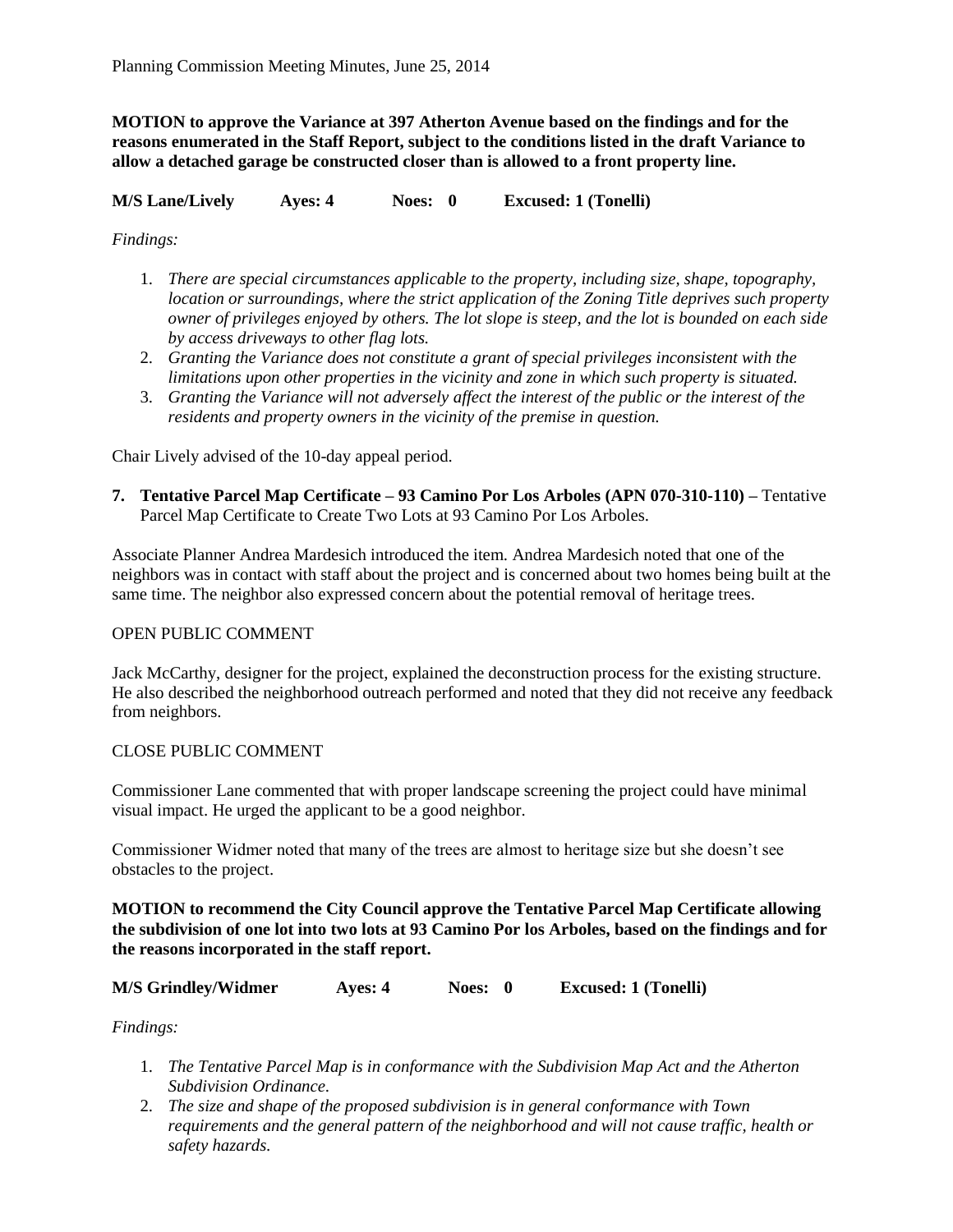- 3. *The proposed subdivision will have proper and sufficient access to a public street.*
- 4. *The proposed map and the design or improvement of the proposed subdivision is consistent with the Atherton General Plan.*
- 5. *The site is physically suitable for the proposed type of development*
- 6. *The site is physically suitable for the proposed density of development.*
- 7. *The design of the subdivision or the proposed improvements is not likely to cause substantial environmental damage or substantially and avoidably injure fish or wildlife or their habitat.*
- 8. *The design of the subdivision or type of improvements is not likely to cause serious public health problems.*
- 9. *The design of the subdivision or the types of improvements will not conflict with easements, acquired by the public at large, for access through or use of, property within the proposed subdivision, or that alternate easements, for access or for use, will be provided, and that these will be substantially equivalent to those previously acquired by the public.*
- 10. *Discharge of waste from the proposed subdivision will not result in violation of existing water quality requirements prescribed by the regional water quality control board.*

Chair Lively advised of the 10-day appeal period.

**8. Special Structures Permit – 1 Tallwood Court (APN 074-040-210) –** Special Structures Permit to allow a pool to be located at the front setback for the residence.

Deputy Town Planner Lisa Costa Sanders presented the item.

## OPEN PUBLIC COMMENT

Charles Belser with Pacific Peninsula Group explained the project and the thought behind the design.

## CLOSE PUBLIC COMMENT

The Commission agreed that the chosen location is the most feasible option for the project.

## **MOTION to approve the Special Structures Permit at One Tallwood Lane based on the findings and for the reasons enumerated in the staff report.**

| <b>M/S Lane/Widmer</b><br>Aves: 4 |  | Noes: 0 |  | <b>Excused:</b> | 1 (Tonelli) |
|-----------------------------------|--|---------|--|-----------------|-------------|
|-----------------------------------|--|---------|--|-----------------|-------------|

*Findings:*

- *1. The proposed building or structure will not negatively impact neighboring properties with respect to privacy and view.*
- *2. The proposed building or structure complies with other development standards, restrictions, or limitations for the proposed building or structure, such as height and landscaping screening.*
- 3. *The granting of the special structure permit is consistent with the objectives of the General Plan and this title.*

Chair Lively advised of the 10-day appeal period.

**9. Special Structures Permit – 81 Somerset – (APN 070-320-220) –** Special Structures Permit to allow a pool to be located at the front setback for the residence.

Town Planner Lisa Costa Sanders presented the item.

## OPEN PUBLIC COMMENT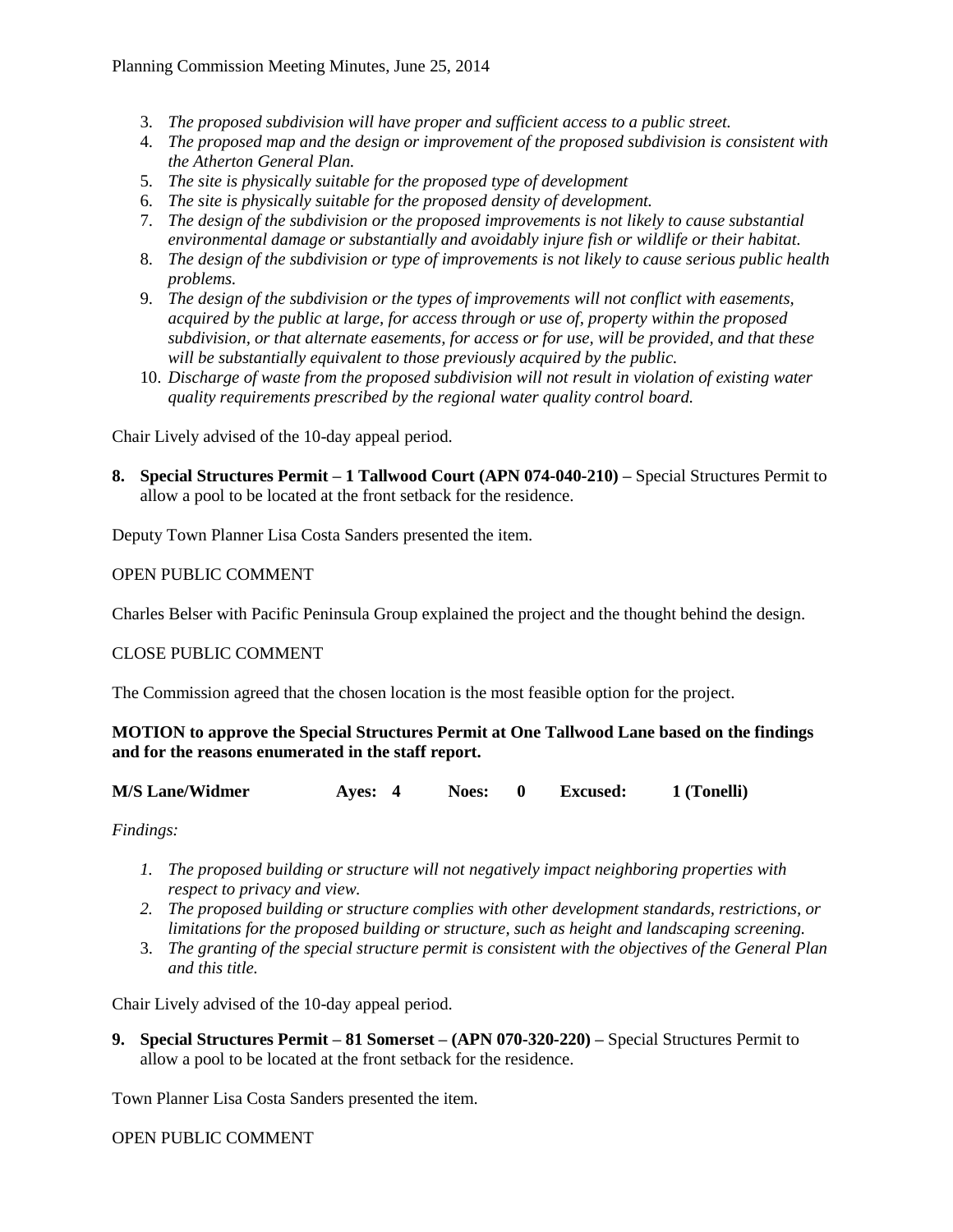Akira Kurihara with Andrew Skurman Architects addressed the Commission and provided clarification.

#### CLOSE PUBLIC COMMENT

The Commission agreed that the proposal is very straightforward.

## **MOTION to approve the Special Structures Permit at 81 Somerset Lane based on the findings and for the reasons enumerated in the staff report.**

**M/S Grindley/Lane Ayes: 4 Noes: 0 Excused: 1 (Tonelli)**

*Findings:*

- *1. The proposed building or structure will not negatively impact neighboring properties with respect to privacy and view.*
- *2. The proposed building or structure complies with other development standards, restrictions, or limitations for the proposed building or structure, such as height and landscaping screening.*
- 3. *The granting of the special structure permit is consistent with the objectives of the General Plan and this title.*

Chair Lively advised of the 10-day appeal period.

**10. Variance – 23 Fair Oaks Lane (APN 060-313-120) –** Variance to allow a first-floor addition to the main residence within the required side-yard setback.

Associate Town Planner Andrea Mardesich introduced the item.

## OPEN PUBLIC COMMENT

Stephen Shoup, architect, gave the Commission an overview of the project and the reasoning behind many the design decisions.

Alan Dow, homeowner, addressed the Commission and gave an overview of the project.

Roland Mangiantini, Fair Oaks Drive, spoke in opposition to granting a variance.

#### CLOSE PUBLIC COMMENT

Commissioner Grindley noted that the integrity of the site and existing home would not be altered with the addition of a second story.

Commissioner Widmer found merit in keeping the character of the house intact.

Commissioner Lane noted that the Planning Commission is not a design review body and he had trouble reaching any of the required findings.

Chair Lively commented that allowing the variance would be granting special privileges.

**MOTION to deny the Variance at 23 Fair Oaks Lane as required findings cannot be met for the reasons incorporated in the staff report.**

**M/S Grindley/Lively Ayes: 3 Noes: 1 (Widmer) Excused: 1 (Tonelli)**

Chair Lively advised of the 10-day appeal period.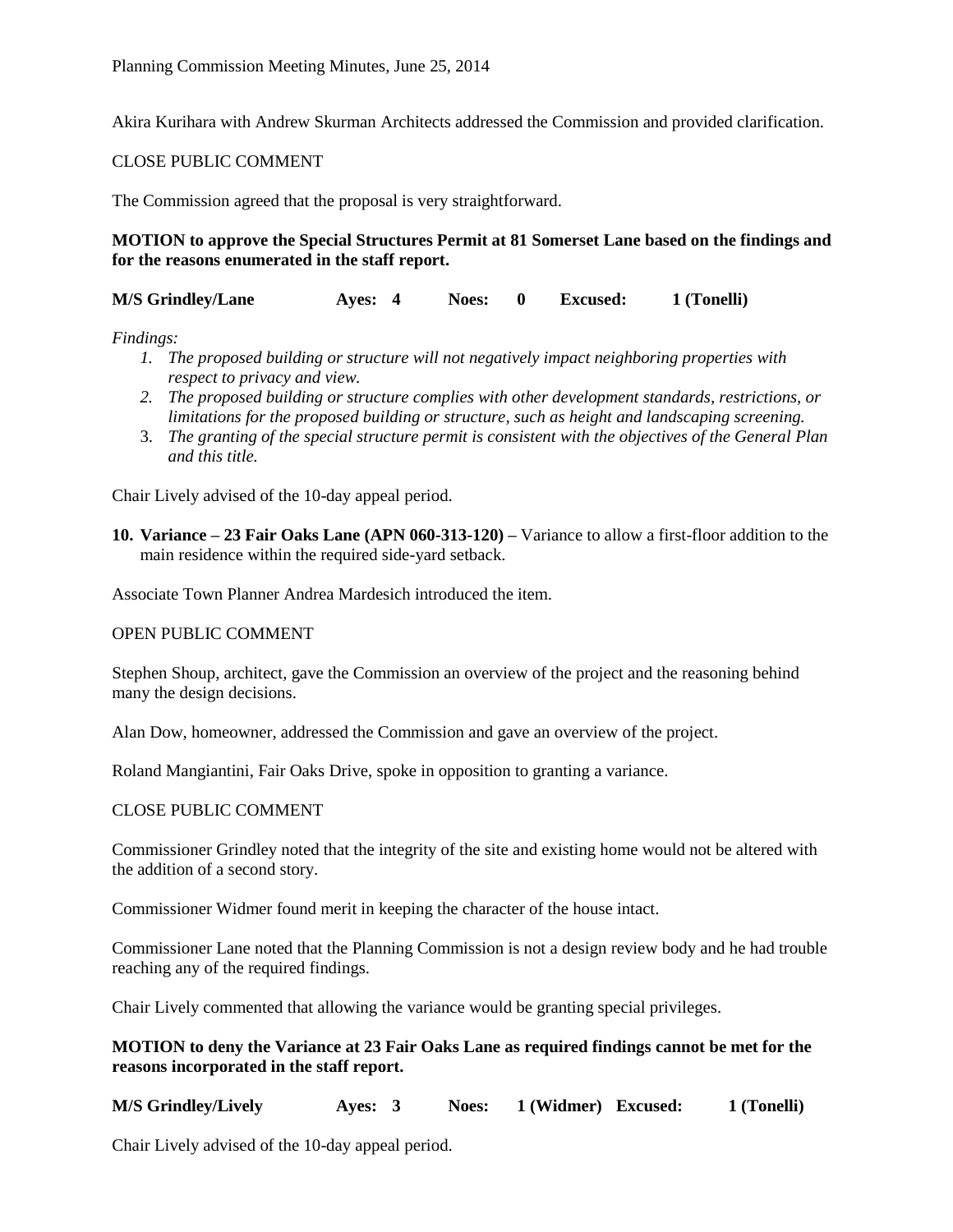**11. Special Structures Permit – 40 Isabella Avenue (APN 070-230-100**) – Special Structures Permit to allow a second-story addition to an existing non-conforming main residence within the required side yard setback.

Associate Town Planner Andrea Mardesich presented the item. Andrea Mardesich noted that one neighbor came forward with questions but had no concerns once the project was explained.

## OPEN PUBLIC COMMENT

Buck Callan, builder, addressed Commissioner Grindley's question about the possible need for foundation work to support a second story. He noted that it should not be an issue but the corners of the first floor could require some underpinning.

#### CLOSED PUBLIC COMMENT

#### **MOTION to approve the Special Structures Permit at 40 Isabella Avenue based on the findings and for the reasons enumerated in the staff reports.**

**M/S Lane/Widmer Ayes: 3 Noes: 1 (Grindley) Excused: 1 (Tonelli)**

*Findings:*

- *1. The proposed building or structure will not negatively impact neighboring properties with respect to privacy and view.*
- *2. The proposed building or structure complies with other development standards, restrictions, or limitations for the proposed building or structure, such as height and landscaping screening.*
- 3. *The granting of the special structure permit is consistent with the objectives of the General Plan and this title.*

Chair Lively advised of the 10-day appeal period.

**12. Special Structures Permit – 8 Brittany Meadows (APN 070-250-320)** – Special Structures Permit to allow a basement under a detached accessory building.

Town Planner Lisa Costa Sanders presented the item.

The Commissioners agreed that the proposed project was straightforward.

**MOTION to approve the Special Structures Permit at 8 Brittany Meadows based on the findings and for the reasons enumerated in the staff report and subject to the conditions listed in the draft Special Structures Permit to allow a basement under an accessory building.**

**M/S Lane/Widmer Ayes: 3 Noes: 1 (Grindley) Excused: 1 (Tonelli)**

*Findings:*

- 1. *The proposed basement will not impact heritage trees and the proposed basement lightwells are located on the interior side of the yard.*
- 2. *The proposed basement will not negatively impact neighboring properties with respect to privacy and view.*
- 3. *The proposed basement complies with other development standards, restrictions, or limitations for the proposed building or structure, such as height and landscaping screening.*